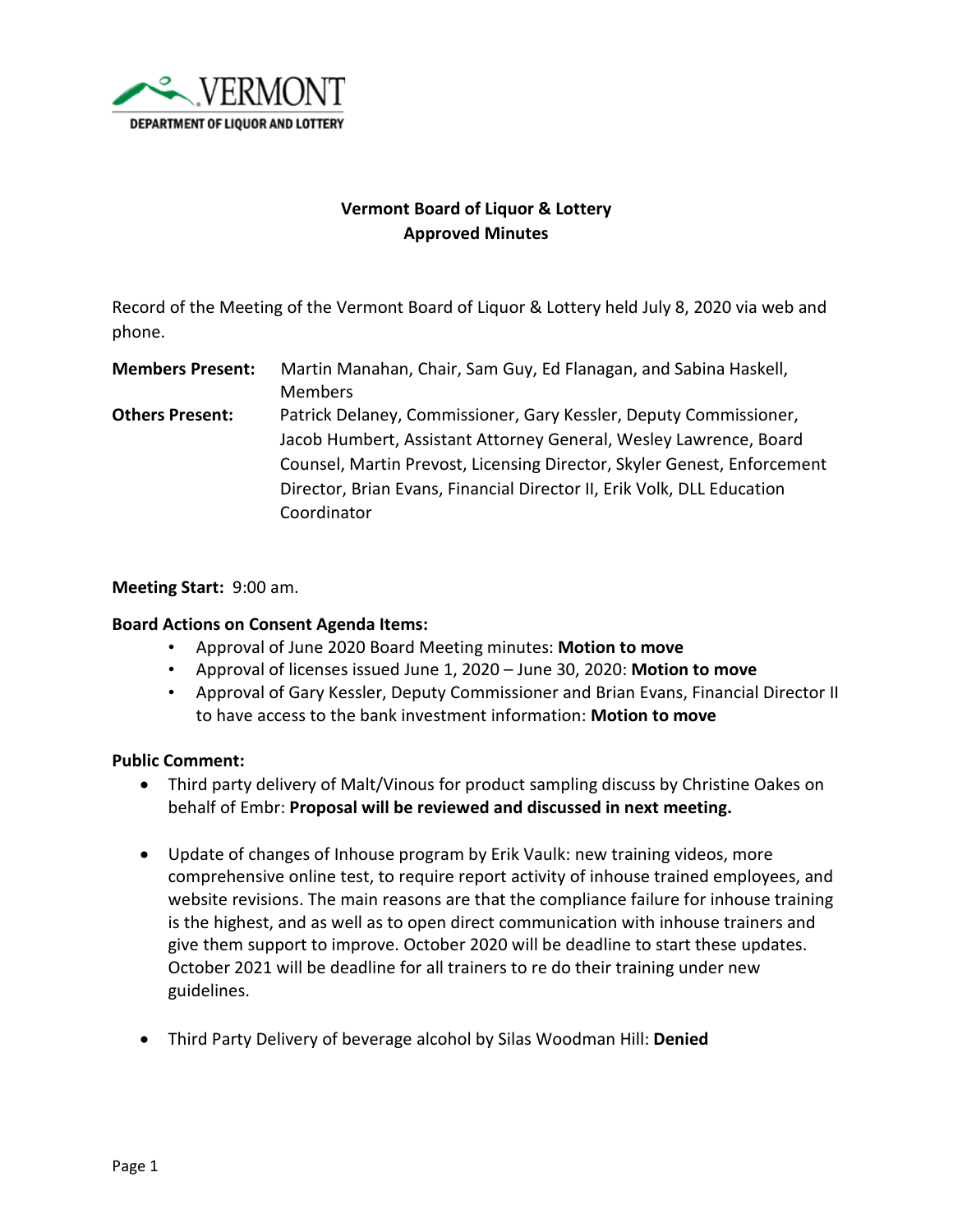# **Licensing:**

• Blue Paddle Bistro request to cater for five consecutive days: **Motion approved that will expire in October 2020 or Governor's executive order and will apply to request for other licensees under Covid-19 times.** 

## **Lottery:**

- 1.3% down on sales for the end of year. 3.8% up on instant ticket sales. 6.4% down on annual revenue.
- Gaming proposal ready to be released.
- Advertising contract is approved and about to be posted.
- Meeting with Secretary of Administration Office about extension of 16 month with Intralock.
- Field staff are in the field past three weeks. Working with agencies' staff to wear facemasks.
- Intercom installed to meet winners in the lobby.
- Hiring issues to replace investigators are on hold until legislators' approval
- Two investigators are working with the Health department for another two weeks.
- Down to 15% of the staff in the lottery department. Discussed with HR department.

## **Commissioner Comments:**

- 10% increase for monthly gross revenue and annual growth, 5.4 % depletion increase, 6.6 % end of the year's revenue increase. Depletions in retail were up to 30% beginning of July.
- Tequila and Age brown spirits are allocated due to inventory sold up.
- Trend in significant sales increase up 35% in 1.7 five pack packages reflects increased in valued brands throughout the country.
- Update about positive response about Shop Locally radio campaign.
- Status of House Bill 956 passed Manufacturer's club exceptions for  $1<sup>st</sup>$  and  $3<sup>rd</sup>$  class licenses, grandfathered Mad River Distillery Burlington location for an additional year. Not pass yet: Festival permit pointer parameter, 3rd class license fee for towns, annual licensing cycle effective upon issued, festival permit definition, elimination of notice requirement from professionals for on-premises tasting.
- Warehouse operations are working full time, staff are 100% and efficiently working successfully with 15% increase capacity.
- Licensing activity past month was robust.
- Acknowledge of successful collaboration among Licensing and Enforcement division with Administration, Department of Public Safety, and ACCD to effectively communicate the executive governor's order to our licensees. As a response, compliance infractions are low.
- Reposition of enforcement approach due to concern of increase activity in bars, especially in Chittenden County.
- Pearl street retail store burned down and waiting for resolution.
- White River Junction, Shoreham and Danville communities bid has been publicly posted.